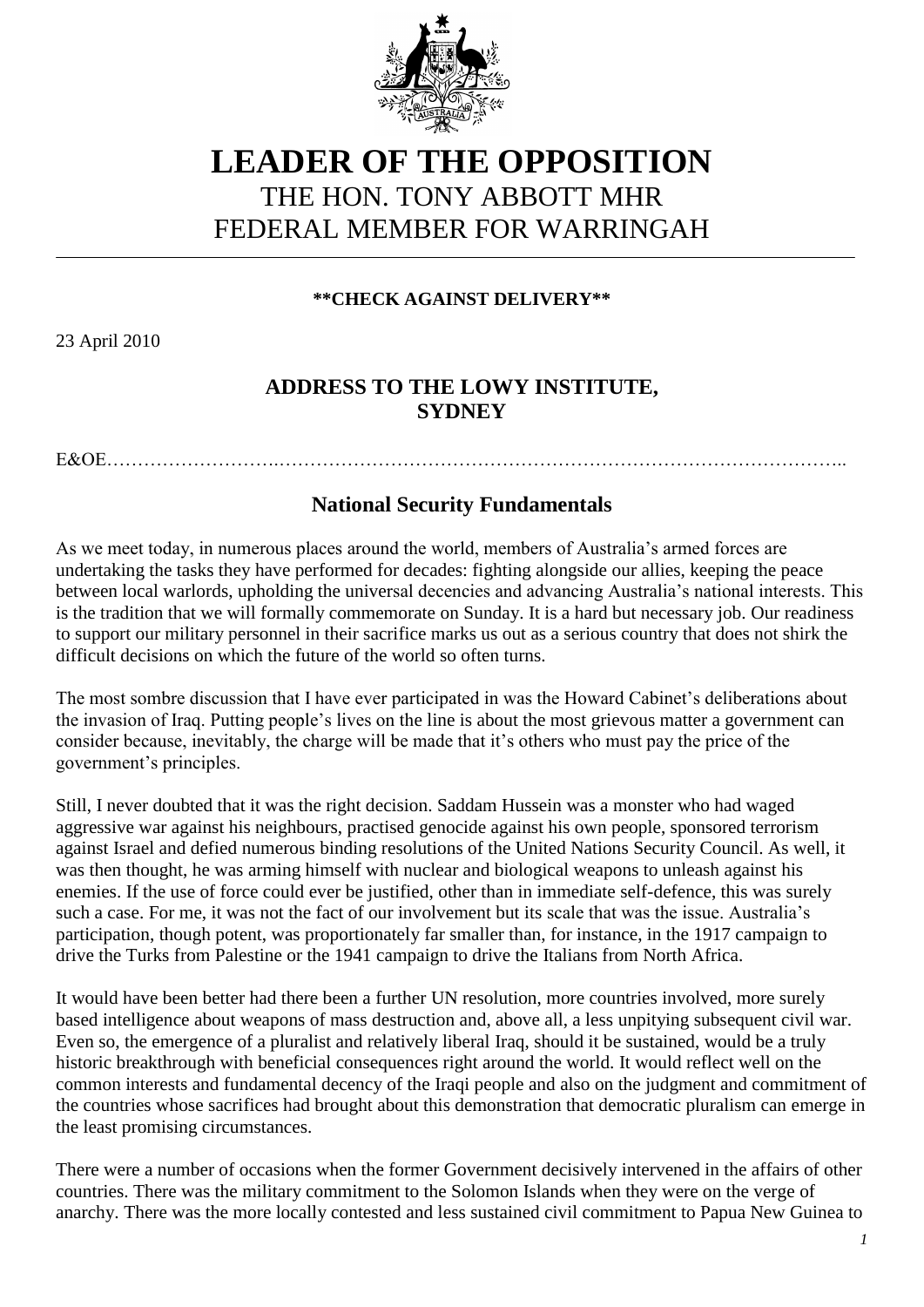strengthen the governance of our nearest neighbour. There was the massive aid and relief effort to Indonesia in the wake of the East Asian tsunami. All of these were evidence of Australia"s determination to be a force for good in the wider world and resolve not to leave to others the high task of working for the betterment of mankind wherever we could lend a helping hand.

Above all, there was our contribution to the liberation of East Timor. At one level, this was justice for a people yearning to be free. At another, it was the repayment of a historic debt to those who had rescued and harboured Australians during World War Two. Australia encouraged Indonesia to hold a plebiscite on independence, worked furiously to secure Indonesian consent and UN authorisation for a multi-national intervention to stop the subsequent violence and led the force which secured for the fledgling nation at least a shaky peace.

The 1999 task force deployed to East Timor was tiny compared to the five divisions of the First Australian Imperial Force sent to Europe or the four divisions of the Second AIF to North Africa and Malaya. Still, it was the first international military campaign which Australia instigated and led. It was the first time that Australia had initiated a stand for right rather than simply participated in campaigns that other countries had led. After some hesitation, America lent its diplomatic weight and logistical support while Britain unquestioningly put a battalion under Australian command. It was the first serious sign that we would no longer leave primarily to others the task of upholding what Australians regard as universal values at least in our own region.

The former Government's extensive overseas commitments, both military and civil, reflected its understanding that Australia"s security depended as much on the prevalence of its values as on the extensiveness of its dealings. The best protection, for instance, against Islamist terrorism, is the widest possible appreciation of individuals" right to religious, political and economic freedom. The best protection, for instance, against great power bullying, is the widest possible appreciation that might is not necessarily right. In the long term, Australia"s freedom and prosperity rides on ethical principles which it is our national imperative to sustain and advance. At a national, no less than at an individual level, the world"s welfare is best promoted by the widest possible acceptance of the principle that we should act towards others as we'd have them act towards us.

Australia"s participation in an international community of values is no less important than our involvement in trade deals and security alliances. Indeed, trade and security arrangements are so much easier to sustain when they are based on a common understanding of how the world should work. This is why our most important international partners are likely to be the countries with which we share an outlook rather than those with which we share merely the neighbourhood or mercantile self-interest. Of course, like-minded neighbours and near-neighbours with whom we have strong trade and security relationships are naturally the best friends of all.

Australia"s external policies should be based on a rigorous analysis of our national interest and the challenges to it. That analysis, though, needs a values dimension as well as the more standard economic and security considerations. Judgements about where those interests lie must stem from perceptions of the wider world and Australia's place in it. With whom and over what can we make common cause; who are Australia"s real friends and how can we have more of them; what are the real threats to our security and prosperity and how can they be minimised?

Islamist terrorism remains a deadly threat not only to the West but also to India, Russia, China and moderate Muslim states. Nuclear proliferation is a harrowing further consideration, especially in relation to Iran, whose leadership has threatened 'to wipe Israel off the map'; North Korea, which has conducted two nuclear tests and is indiscriminately exporting nuclear know-how; and Pakistan a nuclear power at risk of becoming a failed state dominated by Islamists.

Unregulated and increasingly voluminous people movements will test border security and immigration policies around the world – especially for the magnet countries of the West and transit countries like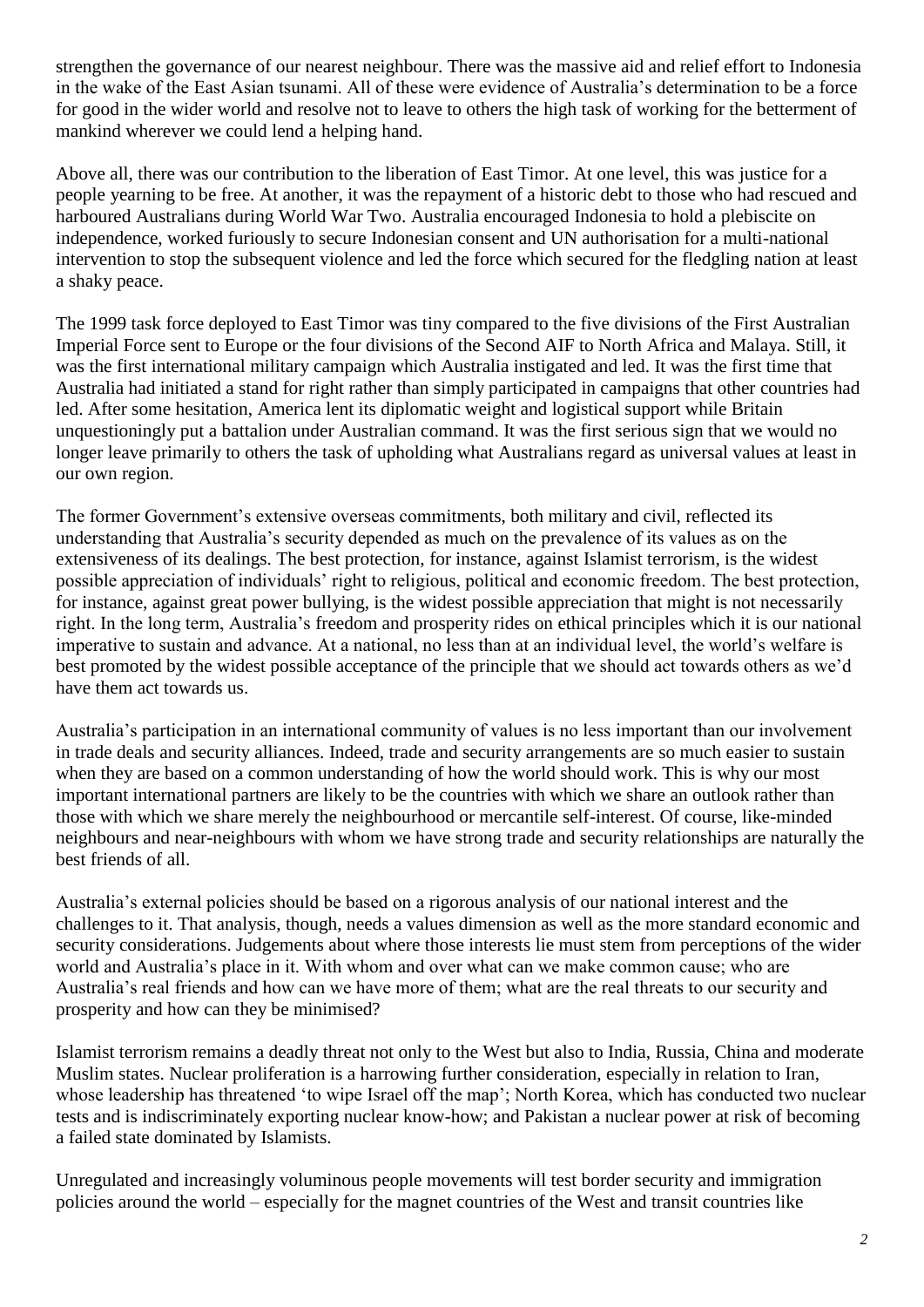Indonesia. As well, there"s the need to create and manage a sustainable environment in which deforestation is reduced and greater energy and food security is achieved.

Still, there are grounds for guarded optimism. Despite setbacks, democracy largely continues to consolidate in the former Soviet bloc, Latin America and most of Asia. Current economic problems notwithstanding, for the foreseeable future the United States is likely to remain the pre-eminent power internationally, including in the Asia-Pacific region, and an immense force for good in the wider world. The greater economic strength of the Asia Pacific should mean more economic opportunities for Australia. Despite the now dissipating international financial crisis, globalised technological progress continues and our trading partners are recovering.

So given these global trends and challenges, where do Australia"s interests lie?

Australia"s interests lie wherever there is an economic opportunity to be taken, a citizen to be protected or a value to be upheld. They always have. They always will. The task of the Australian government remains what it has always been: to expand our prosperity, to enhance our security, to promote our way of life and to manage the tensions between these objectives. Australian interests are not synonymous with Australian territory or confined to our region. Asserting them requires a global web of political and economic relationships. Wherever Australian businesses can legitimately be helped, citizens are at risk, or values can be advanced the Australian government should be alert for opportunities to help as well as to the unintended consequences of well-intentioned actions.

Australia"s economic strength and technological sophistication gives us more influence than most countries of our size and the potential to play a significant role in our own region and beyond. The universal resonance of Western values gives Australia both an opportunity and a responsibility to exercise influence as the key Western country in the Asia-Pacific region.

The Howard Government understood that the Anglosphere was the heart of the Western alliance and sensed Australia"s responsibilities and potential standing as a participant in it. Over the past decade our military involvement in Afghanistan and Iraq has deepened our alliance with the US, revitalised our military and broader security links with Britain and reinforced our significance in the region and the wider world. The Howard Government did not focus on traditional alliances alone but built on the authority they gave us to develop strong strategic ties with other key powers that share our democratic values, including Japan, India and Indonesia.

The Howard Government appreciated that Australia"s national interest could not be pursued oblivious to the big issues of the wider world. It understood, as I"m sure the Rudd Government does too, that Australia has a clear interest in advancing freedom and decency and in eradicating poverty. One country can hardly transform the planet but, especially in our immediate region, we have a particular obligation to conduct our national security policies consistently with our values. Australia"s recent work in East Timor not only exemplifies this approach but also illustrates how perceptions of our international role have changed. This would have been a mission inconceivable in the period from Whitlam to Keating, when we were much more equivocal about standing up for our values on the global stage.

Australia"s big overseas military deployments of the past decade have reflected our national interests and our national values. It is in Australia"s interest to be a reliable military ally. It"s in our national character not to let down our friends when they need help.

It was in Australia"s clear security interest to help the US to evict al Qaeda from Afghanistan where some of the terrorists who later killed 88 Australians in Bali had trained. Australia retains a clear interest in denying to terrorists the use of Afghanistan as a secure base. It"s easy now to deride the failure to find weapons of mass destruction in Iraq but all the main intelligence agencies – the French and the Russians no less than the Americans and Israelis – thought that Saddam had them and his statements and behaviour reinforced that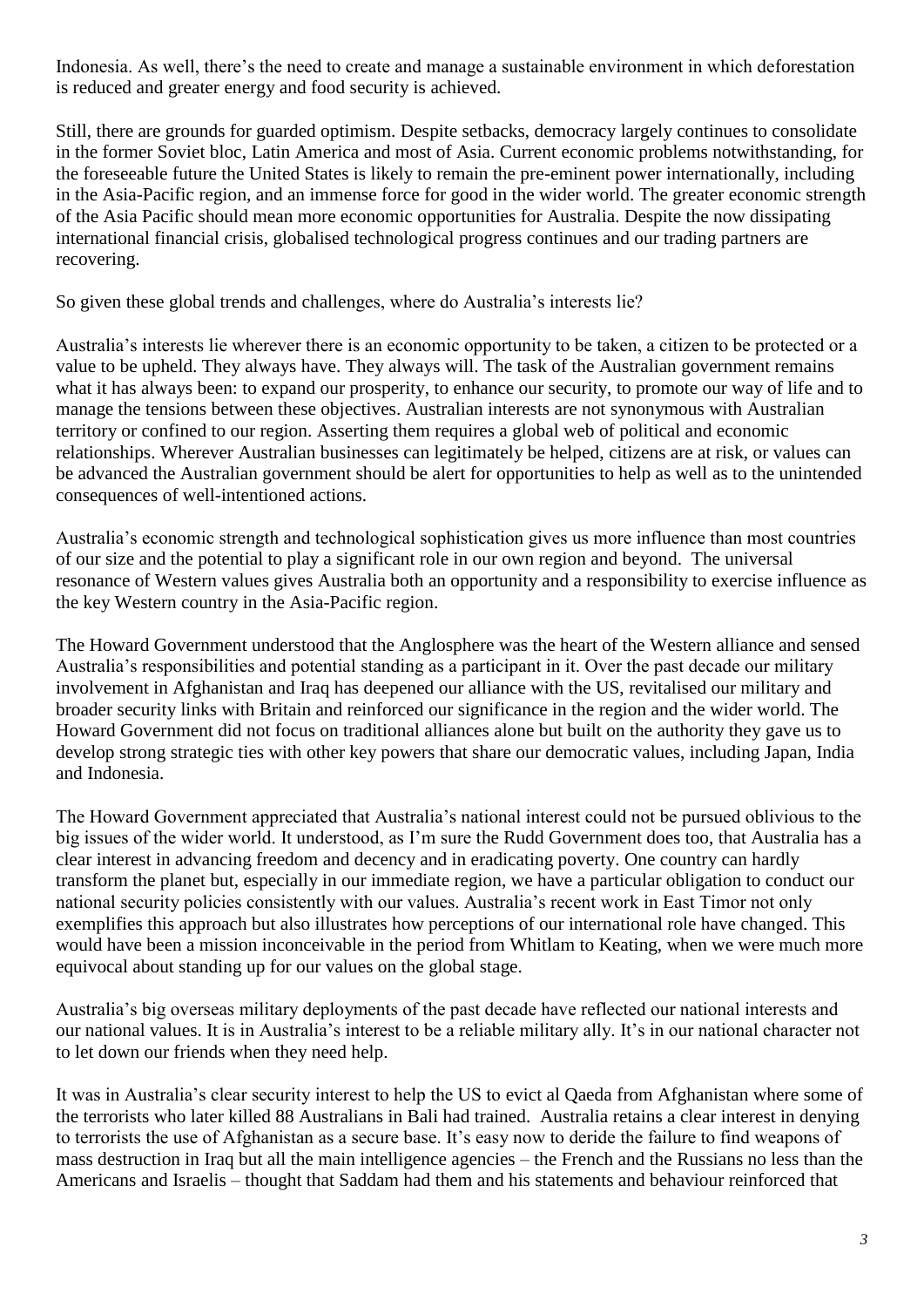conclusion. No less an authority than the former Shadow Minister for Foreign Affairs, Kevin Rudd, thought that Saddam possessed them.

In neither intervention was Australia seeking to "export democracy" although the removal of abhorrent regimes necessitated the establishment of freer and fairer societies. The enthusiastic participation of Afghans and Iraqis in great numbers in multi-party elections, despite lethal intimidation, suggests that the desire for freedom and democracy is not a mere Western conceit. Australians should be proud of the part we have played in achieving this and grateful to the United States for its preparedness to take risks in a good cause. It is easy to question the United States' tactics and sometimes its judgment but almost never its good intentions. It is not Australia's role to be an unquestioning ally. Still, America's habitual critics should more often consider to which other country or body they would rather entrust a solution to the world"s troubles. Were Australia to be directly threatened, America would primarily consider its own national interest rather than ours. We could never take American help for granted. Still, the stronger an ally we are in Americans" struggles the more sure an ally they should be in ours. Alliance considerations are not the most important reason for Australia"s military commitment to Afghanistan but they"re not insignificant either. Quite apart from the fact that America"s values are invariably ours and that America"s interests are mostly ours too, there"s the mutual obligation dimension that any friendship involves.

Australia"s service personnel have performed magnificently in Afghanistan. Our special forces in particular have enhanced their reputation as amongst the world"s best. We mourn the eleven young Australians who have lost their lives there and call to mind the more than 90 who have been wounded in the line of duty and their loved ones. We best honour these soldiers and ensure that their sacrifices will not be in vain by securing the victory for which they fought.

It was my privilege in Darwin recently to meet some of the officers and men of the First Brigade. Some of them were preparing for deployment overseas. Many had been on several overseas deployments including to Iraq and Afghanistan. The modern Australian soldier is a teacher, technician and envoy as well as a warrior. The most up-to-date professionalism has supplemented the traditional Anzac spirit. It was also my privilege to meet a crew engaged in patrolling our northern waters. Dealing compassionately yet firmly with the range of people seeking entry to Australia demands a modern version of chivalry which our service personnel seem amply to possess. We expect a great deal of them and they have a right to know that the Australian people are fully behind them.

It's fitting that the Rudd Government has maintained its predecessor's military commitment to Afghanistan and even slightly increased troop numbers following the withdrawal of most Australian forces from Iraq. It was, after all, Mr Rudd and his political colleagues who described Afghanistan as the central front in the war against terror. The extent of our commitment to Afghanistan is once more in question now that the Dutch, who currently take the lead in Oruzgan province, are preparing to withdraw their 1,900 troops, as well as their F16s fighter-bombers, helicopters, tanks and hospital later this year.

The Rudd Government has said that it is unwilling and unable to take command in the province and to increase our commitment even to approach the current Dutch contribution. It would be a poor reflection on our defence capabilities and value as an ally if we are truly unable to help. Certainly, General Jim Molan, the Australian former chief of operations for the multinational force in Iraq, says that we could and should take the lead in Oruzgan province.

It"s no secret that the Americans would like additional Australian forces in Afghanistan and have refrained from making a formal request only because they have been told that it would be unwelcome. The Government should explain why it's apparently right that NATO countries should commit more troops but not Australia. Putting more troops at risk is not a decision that any Australian government should lightly make but the near certainty of higher casualties has to be weighed against the consequences of failing to shoulder extra responsibilities and the ramifications of any collective loss of nerve by Western powers. How fair is it to leave Australia's security so much in the hands of other countries' soldiers or to expect America and Britain to do nearly all the free world"s heavy lifting? If satisfied that the role made strategic sense and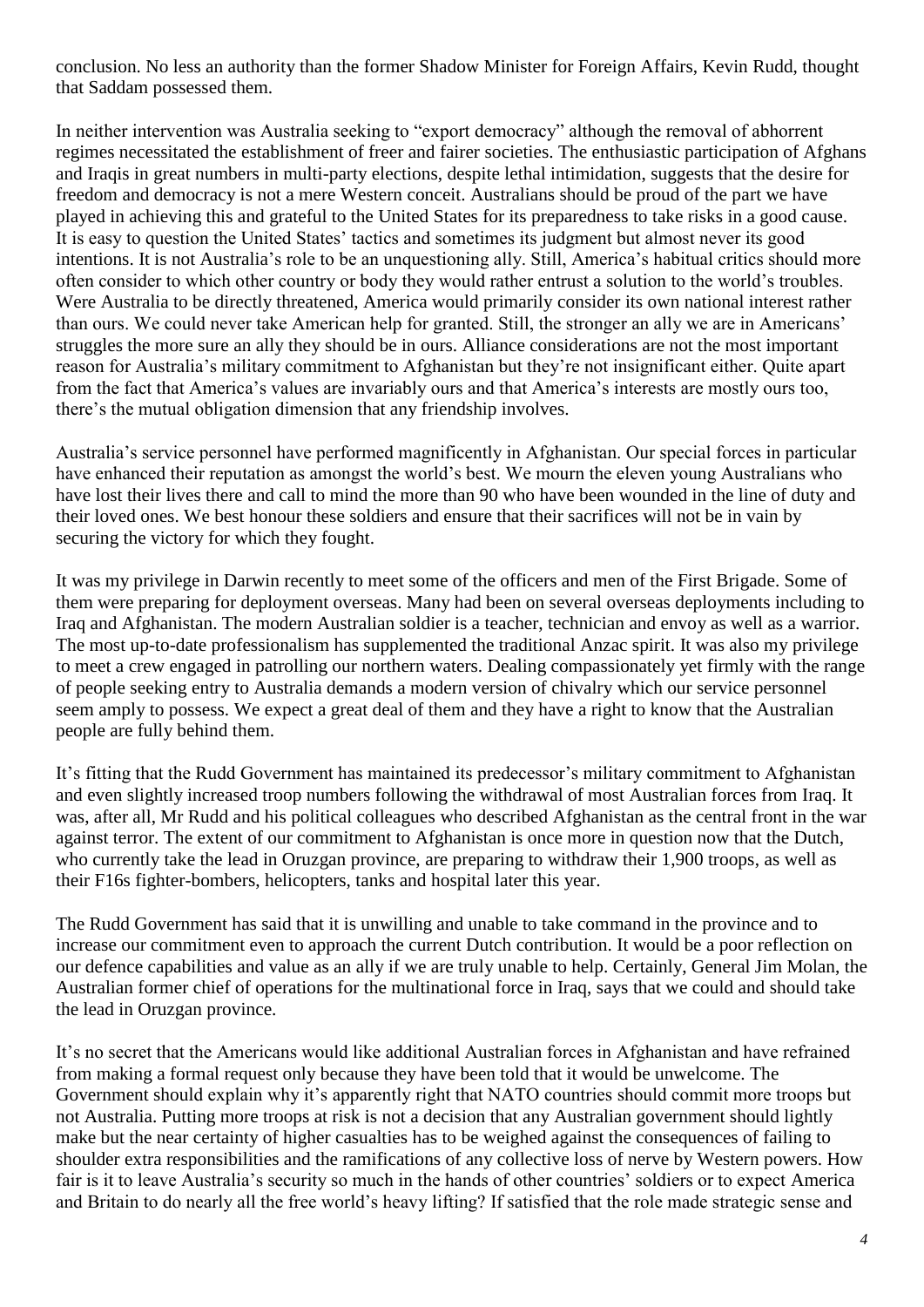was compatible with our other military commitments, a Coalition government would be prepared to consider doing more.

Should it be made, a commitment to do more in Afghanistan would be one sign that Australia is entirely serious about its overseas responsibilities. It would build on the reputation Australia established during the Howard years as a power that well and truly "punched to its weight". This was especially obvious in Asia where the Howard Government achieved an intimacy and regional access that Paul Keating could only have dreamed of against his prediction that Asian countries wouldn"t deal with John Howard.

In Howard"s well-known observation, there turned out to be no need for us to choose between our geography and our history. Diplomatic advances in our neighbourhood were achieved while deepening our relationship with the US and generally improving relationships further afield. Indeed, Howard conclusively demonstrated that a strong alliance with the United States was an asset rather than a liability in our relations with Asia. Those key relationships have not noticeably strengthened despite the change to a prime minister who can speak to the Chinese in their own language.

Japan has been a steadfast friend of Australia and our most important regional partner at least since the Menzies Government negotiated the trade treaty in the 1950s. A fellow democracy and ally of the United States, Japan has traditionally been given high priority by Australian prime ministers travelling overseas early in their term. In his first overseas visit, Mr Rudd included China but excluded Japan. Many in Japan concluded that we had somehow downgraded the relationship, especially since the Rudd Government unilaterally abolished the Quadrilateral Security Dialogue with the US, Japan and India, seemingly to accommodate Chinese objections. Most recently, the Rudd Government re-announced without warning on the eve of the arrival in Australia of foreign minister Okada that it would be taking Japan to the International Court of Justice over whaling. While we would all like whaling to stop, the Government has managed to gratuitously antagonise a friend.

Notwithstanding the Prime Minister"s assertion about a new strategic relationship, the abolition of the Quadrilateral Security Dialogue alienated India as well as Japan. There will be no breakthroughs while the Government maintains its ban on uranium exports. This stance clearly has far more to do with ALP internal politics than with New Delhi"s failure to sign the Nuclear Non-Proliferation Treaty. The Government has refused to budge despite the opposition to the current policy of Labor"s longest-serving foreign minister, Gareth Evans and despite the fact that greater Indian access to civilian nuclear technology would help to reduce its greenhouse gas emissions. The Obama Government in America has accepted that India could not sign the NPT (because it possesses nuclear weapons) but has nonetheless approved uranium sales because of India"s flawless record in not proliferating nuclear technology. As previously announced by Julie Bishop, subject to suitable safeguards, a Coalition government would follow the Obama policy.

The Howard Government engineered big improvements in the relationship with Indonesia after the East Timor complications of 1999. The 2002 Bali Process helped to deal with irregular immigration. Australia and Indonesia signed a new security co-operation treaty in 2006. Jakarta supported Australian membership of the annual East Asia Summit. Subsequent to the former Government's decisive steps to stop peoplesmuggling, Australian-Indonesian relations were barely disturbed by this issue. The resumption of peoplesmuggling has predictably generated strains, especially during the "Oceanic Viking" saga. As well, Indonesia has been noticeably unenthusiastic about Mr Rudd's aggressive championing of his concept of an Asia-Pacific Community. A government that claims to be attuned to Asia should surely have consulted in advance about an initiative which the Indonesian foreign minister has described as "not in synergy with what we have'. A Coalition government would work co-operatively to make existing regional bodies work better rather than creating a new one.

Clearly, the economic development of China is one of the defining characteristics of our era. China recently overtook Japan as Australia"s number one export market as well as being our biggest source of imports and biggest overall trading partner. The Howard Government showed that it was possible to have a strong relationship with China while managing differences over sensitive issues like ministerial contact with the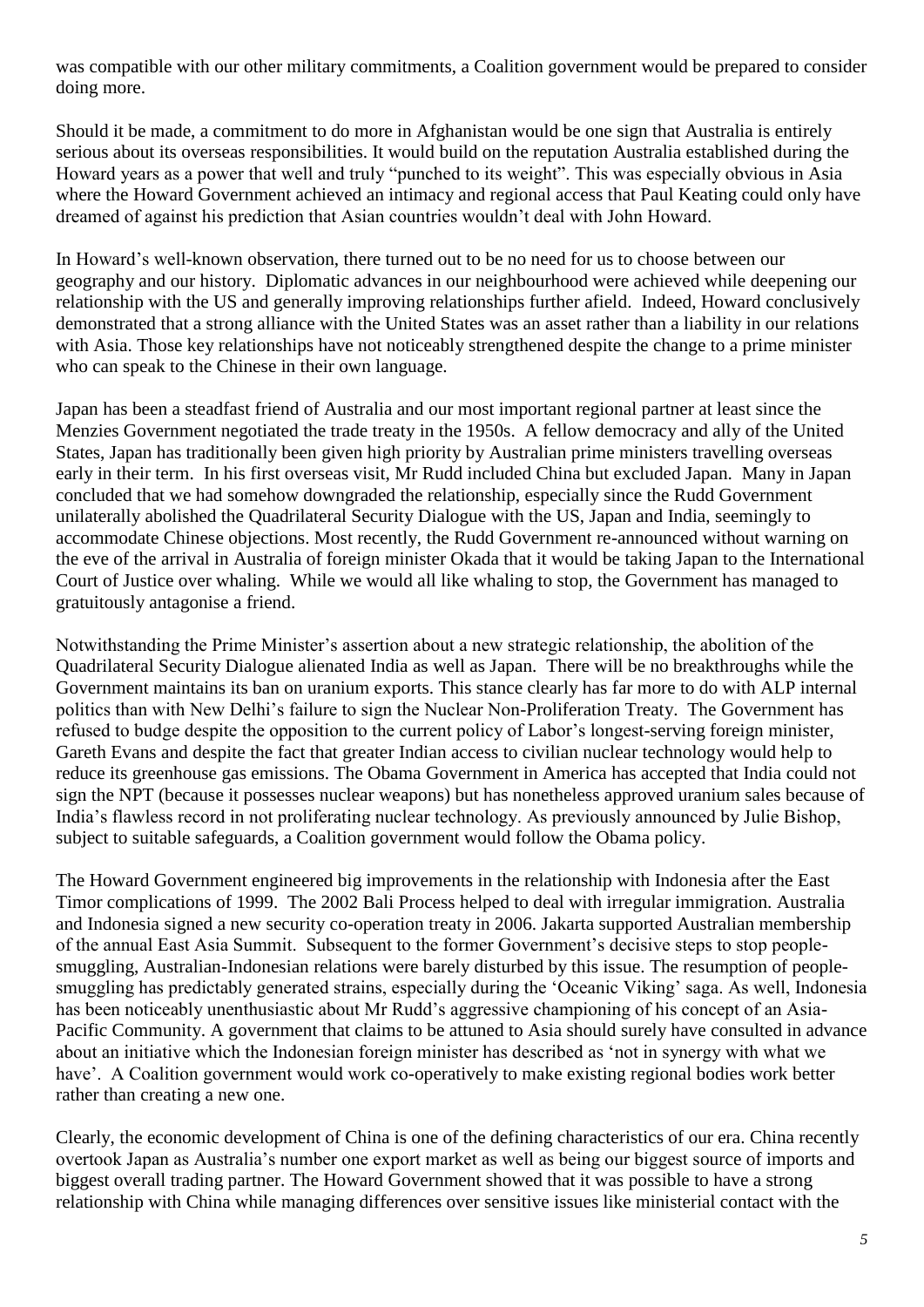Dalai Lama and Taiwan. As the previous Government put it, the guiding principles of managing the relationship were 'shared interests and mutual respect'. By contrast, the current Government's approach has been inconsistent at best. Last year at a conference in London, the Prime Minister ostentatiously refused to be seated next to a Chinese diplomat he knew well. The 2009 Defence White Paper suggested that Australia is on a collision course with China. On the other hand, the Government seems to have made secret deals with China not to meet the Dalai Lama and to have dropped the long-established practice of annual ministerial visits to Taiwan to pursue economic interests.

These concessions, though, don"t seem to have won much reciprocity from Beijing. In the Stern Hu trial, for instance, Chinese authorities ignored the consular agreement that our officials should have access to the trials of Australians. In part, show trial; in part, star chamber exercise, it"s left doubts about what the Chinese Government considers to be commercial secrets and shaken the confidence of businesses dealing with China. Although there can be miscarriages of justice in any system, it's hard to avoid a sense that Hu's treatment owed as more to considerations of state than to any personal fault.

Inevitably, the Stern Hu trial has reinforced concerns about government-controlled Chinese companies investing in Australia. Australia needs and welcomes foreign investment. Questions arise, though, when state-owned companies with strategic as well as commercial objectives seek a controlling interest in key assets. The Foreign Investment Review Board in each case makes a judgment about what is in Australia"s overall best interest. There probably shouldn"t be a hard and fast rule here. Still, if the ownership by the Australian Government of key businesses would not normally be considered in the national interest, ownership by a foreign government would seem even more problematic.

Multilateral institutions and international organisations matter but it's important to put the most effort into the contexts where Australia can make the most difference. The Coalition supports multilateral institutions which serve a clear national purpose. For example, the G20 forum, which Peter Costello helped to formalise, has emerged as a more representative global body than the G8. The Coalition supports the existing regional Asia-Pacific bodies, the Commonwealth of Nations, which celebrated its fiftieth anniversary this year, and the various organisations of the United Nations including the World Trade Organisation.

On the other hand, it"s hard to see much taxpayer value in the Rudd Government"s anti-nuclear and Security Council membership campaigns. Over this year and next, the Government is spending \$9.2 million to promote nuclear disarmament, much of which will be spent on the International Commission on Nuclear Non-Proliferation and Disarmament which Mr Rudd set up in 2008. Of course, anything Gareth Evans and his fellow Commission members could do to prevent the emergence of a nuclear-armed Iran or North Korea would be welcome. That prospect, though, seems unlikely and, meanwhile, the Commission uses taxpayer dollars to promote the improbable notion of a world free of nuclear weapons. It"s largely a replay of the Keating Government's futile Canberra Commission on the Elimination of Nuclear Weapons. A Coalition government would re-consider whether this body makes any useful contribution to Australia"s nonproliferation objectives.

Similarly, it's worth recalling that the Howard Government considered and ultimately rejected the option to campaign for a non permanent seat on the UN Security Council. The massive diplomatic effort required would have diverted attention away from core foreign policy interests to more peripheral areas in order to secure votes – all for an uncertain purpose other than a nebulous sense of temporarily enhanced international status. There are strong grounds for suspecting that the Government's increased diplomatic activism in Africa and retreat from the once-bipartisan policy of opposing one-sided anti-Israel UN resolutions relate to the campaign to secure a Security Council seat in 2013-2014, at a cost to taxpayers of \$11 million.

Curiously, the Government"s commitment to spend 0.5 per cent of our Gross National Income on overseas aid will be achieved by large increases in the forward estimates in 2011/12 and 2012/13 – which are the years leading up to the UN vote on our bid for a seat. Using the aid budget to help secure the necessary votes would mean spreading money through Africa and Latin America. These regions certainly need help but they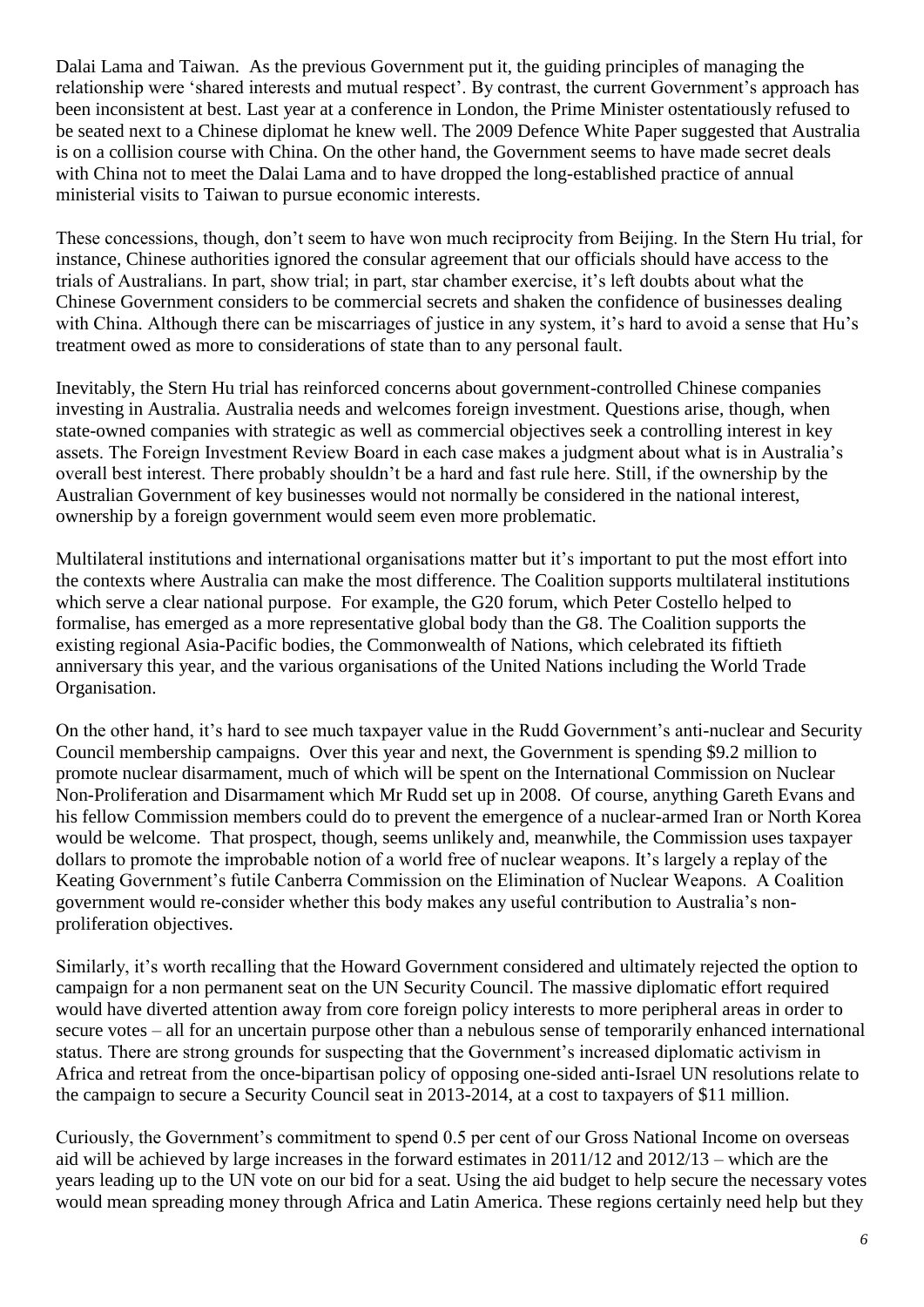are the places where Europe, the US and Canada already focus their aid efforts. For reasons of impact and national interest, the Coalition believes that Australia"s aid effort should focus on the Asia-Pacific region. A Coalition government would not proceed with the UN Security Council bid and would deploy the freedup diplomatic capacity to advance our core interests. While the Coalition would match the Government"s commitments on overseas aid, this effort should be refocused to the areas where we can make the most impact and into the activities that most effectively reduce poverty.

Clausewitz once said that diplomacy without arms was like an orchestra without instruments. Australia needs armed forces that are capable of supporting our interests around the globe. The defence of Australia does not start on our borders. Historically, the defence of Australia has required a prodigious military commitment in Europe. Currently, it requires significant military commitments in the Middle East, central and south-east Asia and the Pacific. The Howard Government's improvements to the structure and capacity of our defence forces have made these commitments more effective and easier to sustain.

Between 1996 and 2007, the annual defence budget increased from \$10.6 billion to \$22.0 billion. Over this period the armed forces' 'tooth-to-tail' ratio improved from 45.2 to 66.6 per cent. By next year, thanks to decisions taken by the Howard Government, Australia will have seven regular infantry battalions and a regular commando battalion – up from the four regular battalions the Army had been reduced to in 1996. Each battalion now also has greater strength, better equipment, improved mobility and more supporting firepower, including from M1 Abrams tanks and Javelin missiles.

The Royal Australian Navy and Air Force have also benefited from Howard Government decisions to acquire 24 Super Hornet fighters, 14 new Armidale Class Patrol Boats and four C-17 long-range jet transports. A longer-term legacy will be three large air warfare destroyers plus two helicopter landing ships that will each be bigger in tonnage than Australia"s last aircraft carrier, the "Melbourne".

An important consequence of the Howard Government's work with the armed forces was improved recruitment and, to a lesser extent, retention. In 2007, almost 9,000 young Australians joined the defence force which was the best result in 10 years and the second best in 30 years. The Defence Gap Year program was an innovative way to introduce young people to the possibility of a military career. A Coalition Government would re-energise this excellent program and ensure that there are at least 1,000 places made available to school leavers each year.

By contrast, the Rudd Government has talked about improving the capacity of our armed forces but shown little seriousness in delivering it. The 2009 Defence White Paper included a massive wish-list of acquisitions – 12 submarines, 20 frigates and 100 Joint Strike Fighter aircraft. The 144-page document contained just over one page of costings. Only after the Coalition raised the issue did the Government reluctantly disclose a total cost somewhere between \$245 billion and \$275 billion. The Government"s own financial projections reveal a \$25 to \$40 billion black hole in major capital equipment costs even with an already reduced maximum of 72 Joint Strike Fighters.

The Coalition supports the case for new submarines to replace the current fleet. The Government, though, has yet to provide credible costings or a convincing rationale for 12 new boats especially since it seems to think that the three it insists are currently operational can meet immediate needs. In fact, it"s likely that only one submarine is available at any particular time because of systemic maintenance problems and a chronic crew shortage. As well it seems that it"s hard to sustain submarine operations beyond four to five days because of mechanical problems.

A further problem is the skewing of defence spending towards increases in the number of bureaucrats – forecast to grow by 3.5 per cent this financial year in contrast to a 1.1 per cent increase in the number of uniformed personnel. Apparently, there are now 19 senior defence department officials entitled to travel overseas first class with their spouses.